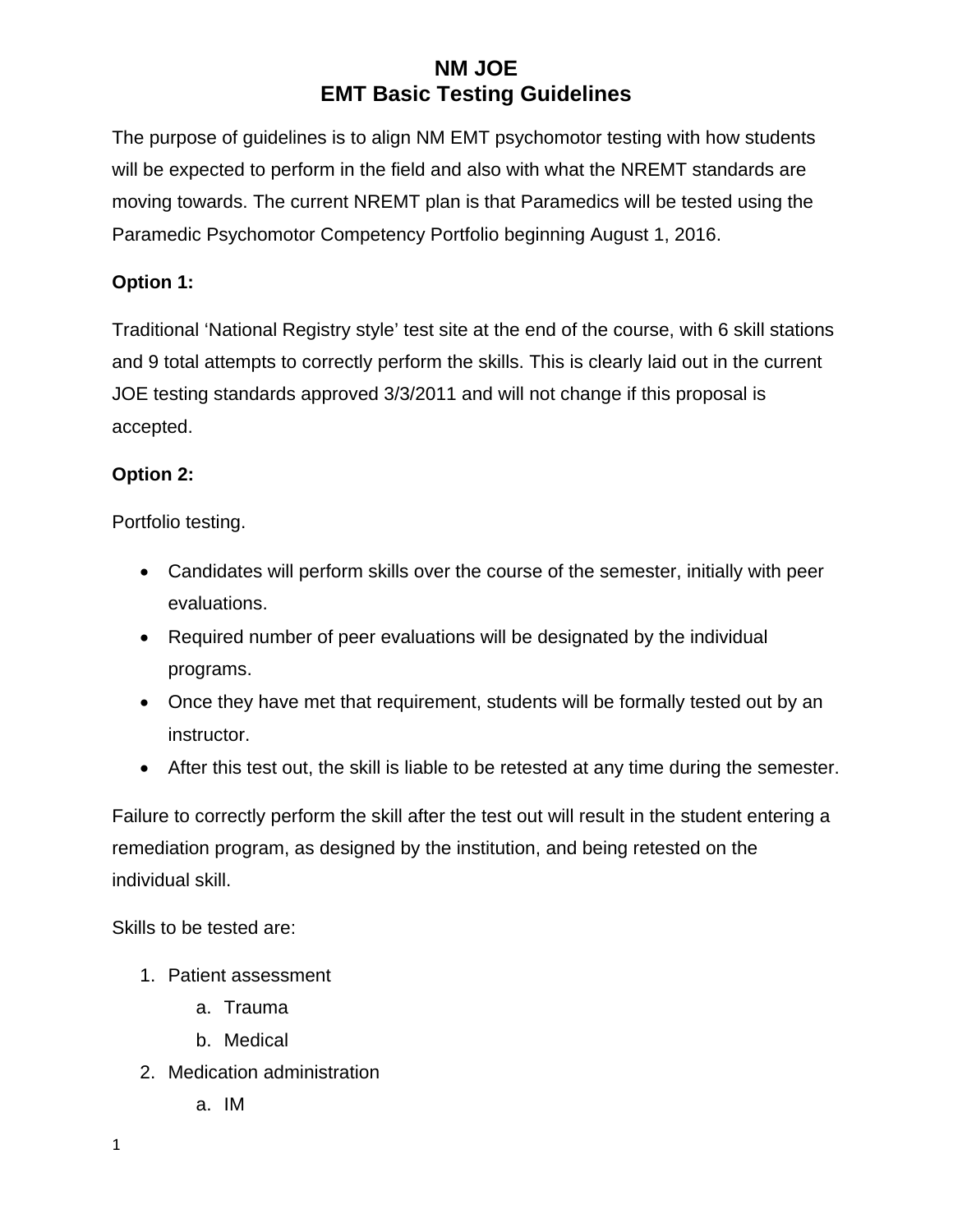- b. SQ
- c. IN
- d. SL
- e. PO
- f. SVN
- 3. Airway management
	- a. Supraglottic airways
	- b. OPA/NPA/Suction
- 4. Splinting
	- a. Long bone
	- b. Joint
	- c. Traction
- 5. Bleeding control and shock management
- 6. Spinal Immobilization
	- a. Supine
	- b. Seated

Institutions are responsible for ensuring that all candidates have instructor sign-offs on each of the skills listed above prior to final testing.

At the end of the semester, institutions will test candidates out in a scenario format, with the candidates performing the skills dictated by the scenario. In this format, candidates will be evaluated in both the 'team member' and the 'team leader' role.

#### **FINAL TESTING**

Candidates will test four stations:

- 1. Medical assessment
- 2. Trauma assessment
- 3. Cardiac (non-arrest) assessment
- 4. Cardiac arrest management

Candidates will be divided into groups of three.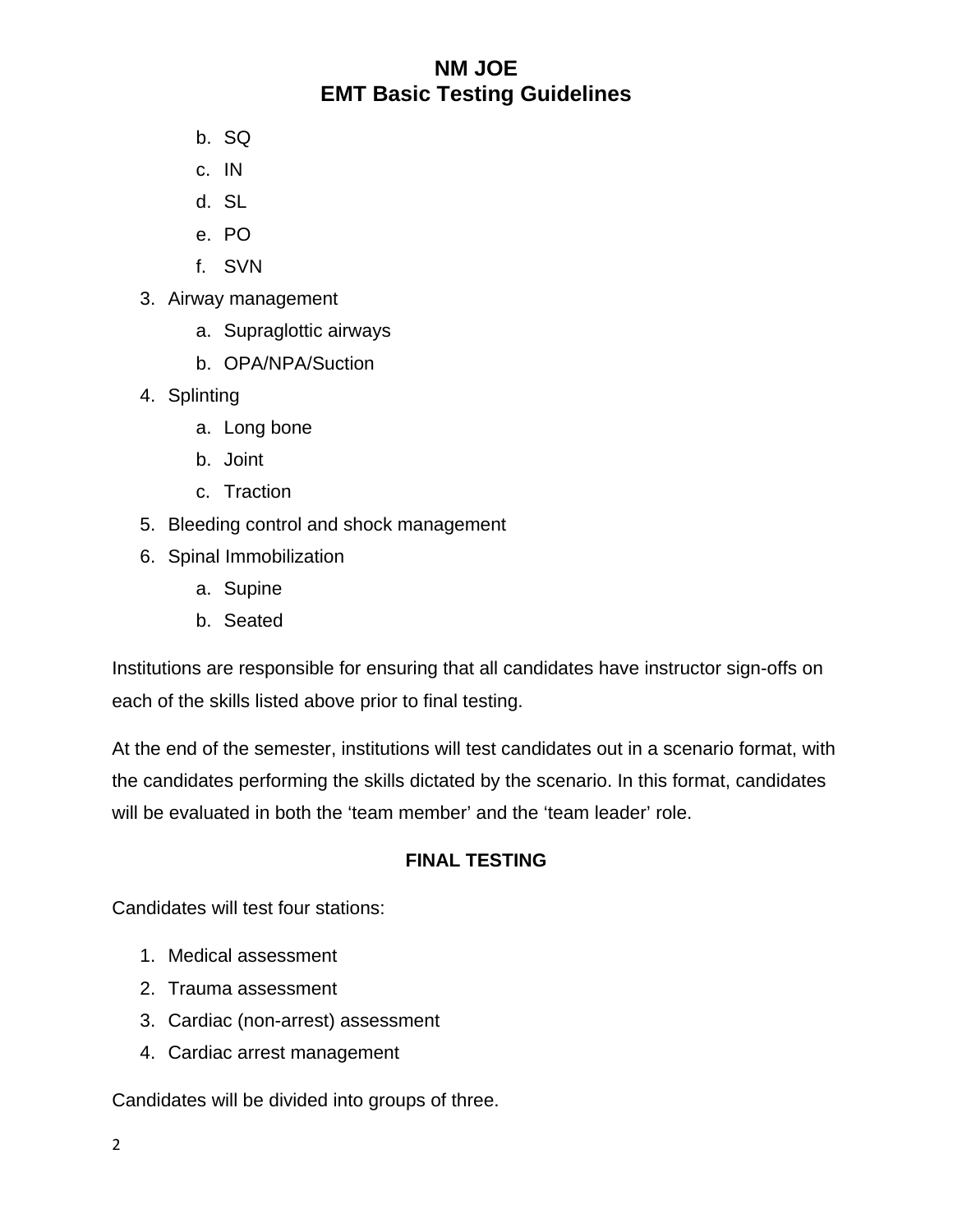With the candidates taking turns functioning as team members and team leaders, they will rotate together through the stations. The first three stations will be tested in a group format, with the same group staying together throughout all three. The fourth is a solo station.

Each team member will be evaluated individually in their role, so all candidates will clearly identify what role they are filling every time they enter a station. There will be a minimum of two proctors per station, ideally three, with one assigned to observe and evaluate a team member.

Each team will be assigned the same equipment which they will use to provide care for the patient in their scenario. This equipment will be theirs for the duration of testing and they are responsible to ensure they have the assigned equipment. They must be provided with time to restock their equipment in between stations.

While scenarios do not need to be written to use specific supplies or technical skills, they should require candidates to perform skills and make meaningful medical decisions. The purpose of the scenarios is to mimic 'real' calls as closely as possible and to allow proctors to evaluate candidate's decision making processes and critical thinking skills.

Examples of good base scenarios:

- Anaphylaxis
- AMI/Angina
- Hypoglycemia with altered LOC (but a patent airway)
- Asthma
- CHF exacerbation with Pulmonary Edema
- Fractured femur
- Penetrating trauma to the chest
- Narcotics OD

### **GRADING:**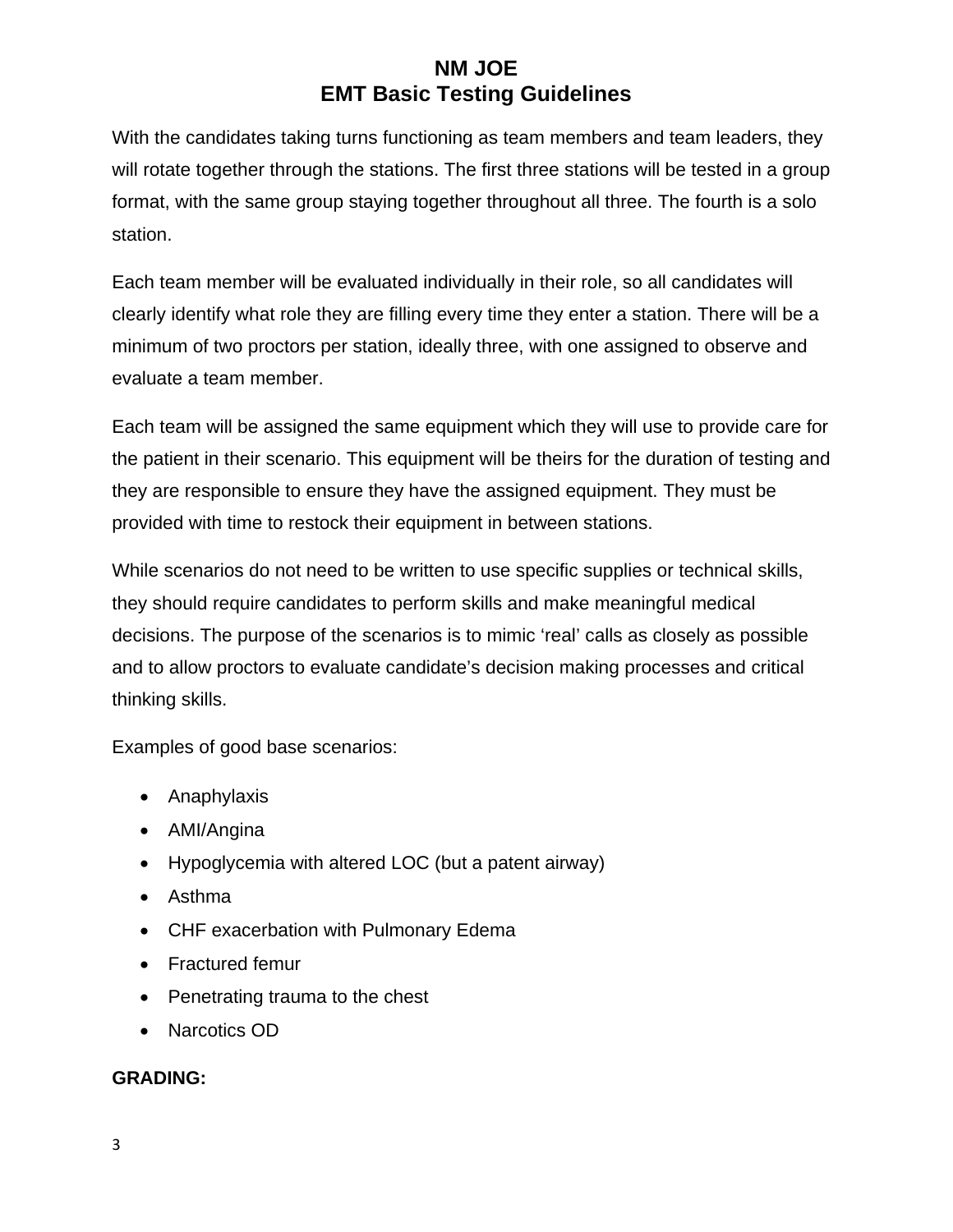Candidates must successfully perform in all four of the stations in order to pass the psychomotor exam. They will be permitted to retest the same day if they are unsuccessful in two of the stations. If they are unsuccessful in three or four stations, they are unsuccessful at the psychomotor exam and must find another exam to attend (if available). Candidates must be successful in both Team Leader and Team Member roles, so if they have to retest, the institutions must ensure they've successfully performed each role.

The responsibilities of each role are:

### **TEAM LEADER:**

Direct all aspects of patient care Ensure patient safety and provide appropriate care Clearly communicate with team members Appropriately manage interactions with patient and any family members Appropriately respond to patient care or safety concerns raised by team members

### **CRITICAL FAILURES FOR TEAM LEADER:**

Failure to manage patient care or the scene as a competent EMT Directing a dangerous or inappropriate intervention (mitigated if corrected by a team member) Poor communication or affect with team members Poor interactions or affect with family or bystanders Failure to respond to patient care or safety concerns raised by team members Care is dictated by repeated (more than one) prompts or suggestions from team members Failure to recognize and address incorrectly performed skills Abdicating leadership role to a Team Member

#### **TEAM MEMBER:**

Follow directions from the Team Leader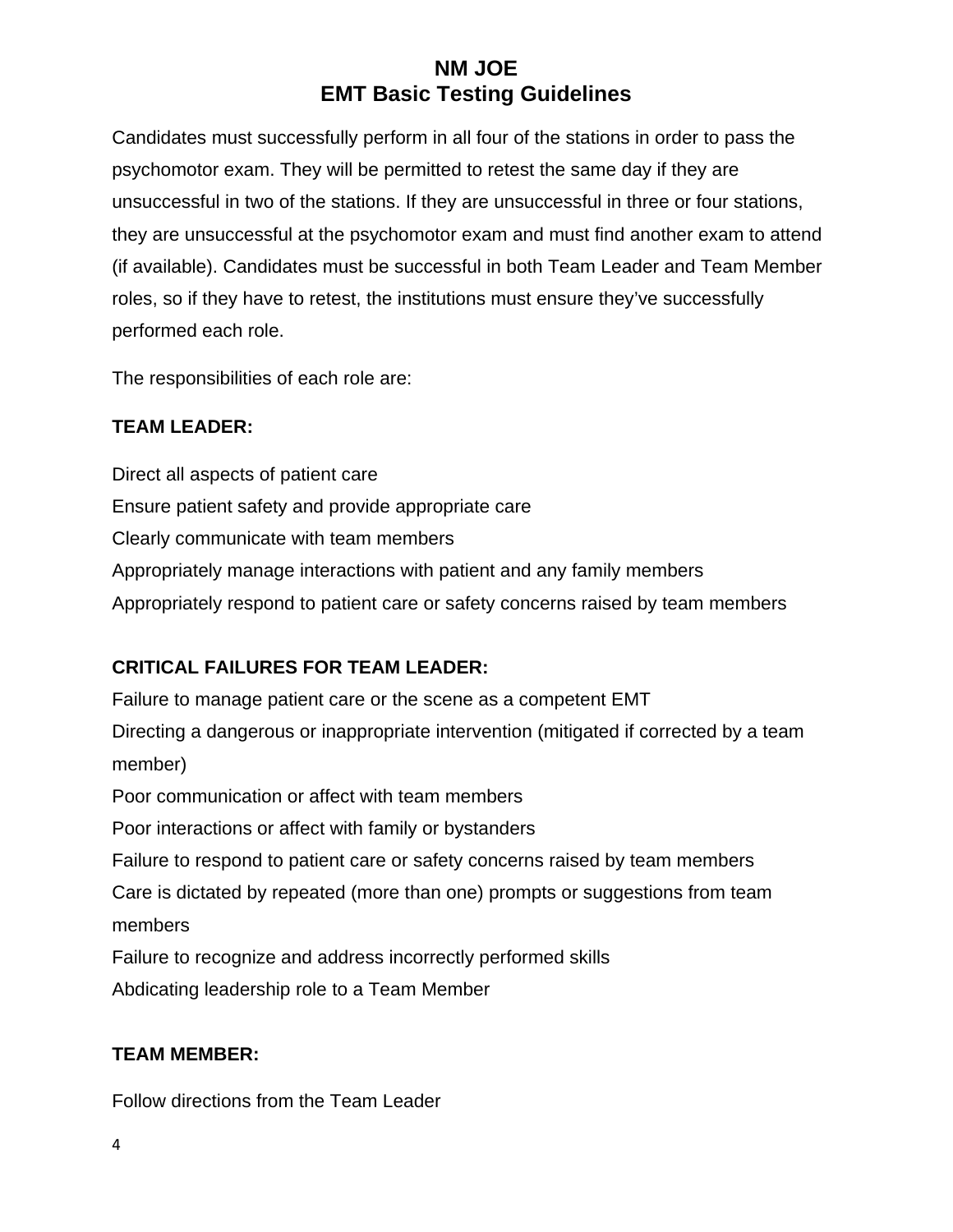Perform skills, as directed, correctly Raise any relevant patient safety concerns with the Team Leader Assist in patient care

### **CRITICAL FAILURES FOR TEAM MEMBERS:**

Failure to follow directions Incorrect performance of individual skills Not recognizing or raising patient care or safety concerns with Team Leader Poor affect Attempting to function in the Team Leader role

A candidate may not 'mix and match' their psychomotor skills exams.

If they have passed a portion of the 'traditional' exam format but need to retest and do so at a 'portfolio package' exam site, they must retest the entire exam. The same holds true going from portfolio to traditional.

#### **RETESTING:**

- If a candidate is unsuccessful in one or two stations, they must repeat those stations, functioning in the same role (either Team Member or Team Leader) they were initially unsuccessful in.
- The retest scenarios must be different than the initial scenarios.
- The teams may change based on other individual's success in the initial round of testing, but they should remain in teams of three.
- Each candidate must successfully perform as a Team Member and a Team Leader at least once.
- During retests, test site proctors and program faculty may fill the role of Team Member if there are not adequate candidates needing that station.
- If a candidate is unsuccessful in three or four stations, they are not permitted to retest the same day and must repeat all stations at a later date.